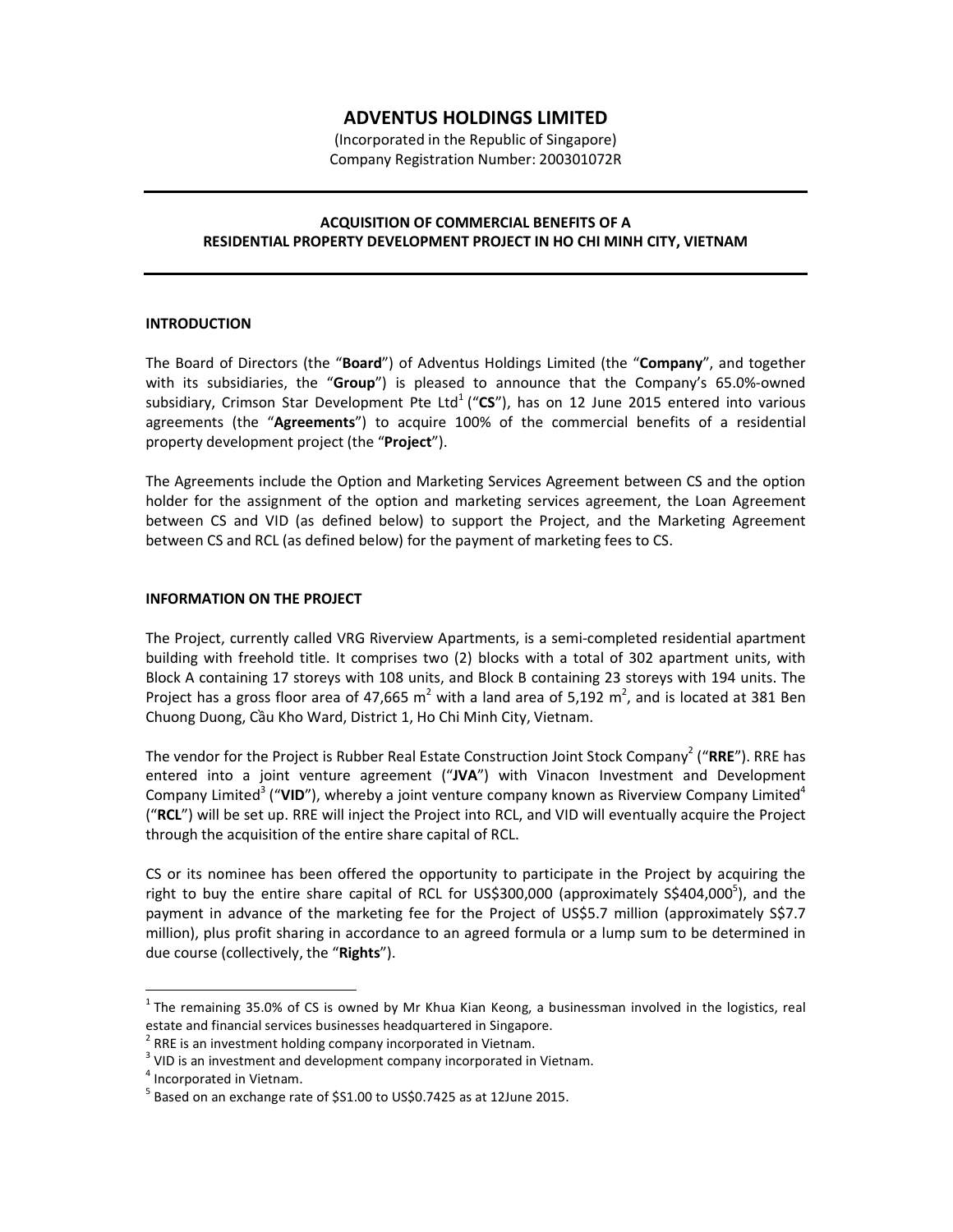It is the intention of CS to acquire the Rights for the Project, partner VID in completing the outstanding construction works and subsequently sell the apartment units for 100% of the commercial benefits.

# **PURCHASE CONSIDERATION FOR THE PROJECT**

The total consideration for the acquisition of the commercial benefits of the Project payable by CS is S\$58.7 million (the "**Purchase Consideration**"). The Purchase Consideration shall be satisfied by a loan by CS to VID of S\$50.6 million<sup>6</sup> (the "Loan"), and cash consideration of US\$6.0 million (approximately S\$8.1 million) for the acquisition of the Rights.

The Company's share of the Purchase Consideration shall be S\$38.2 million and the remaining S\$20.5 million shall be paid by Mr Khua.

The funding for the Company's share of Purchase Consideration will be through a mix of Company's internal resources, sales proceeds from the sale of apartment units, and debt financing to be secured by RCL.

As the apartment units are already semi-completed, it is envisaged that at least 70% of the proceeds from the sale of the apartment units can be collected upon the signing of the sale and purchase agreements for these apartment units, with the remaining purchase price to be paid based on an agreed schedule under the JVA.

In addition, if debt financing can be secured by RCL, funds from the loan may also be used for the payment of the Purchase Consideration. The loan may be repaid by the sales proceeds from the sale of the apartment units.

Please refer to the paragraph entitled '*Key Terms of the Agreements'* and the section entitled *'(iv) Use of Sales Proceeds'* for further information on the use of sales proceeds from the sale of the apartment units.

The Purchase Consideration was arrived at on a willing-buyer, willing-seller basis, taking into account, among other factors, the market conditions for residential properties in Ho Chi Minh City, Vietnam, and the location of the Project.

#### **RATIONALE FOR THE PROJECT**

 $\overline{a}$ 

The Directors believe that the Project is a strategic investment and that the Project will add tangible benefit and value to the Company.

The Project represents the Group's maiden entry into the Property Business<sup>7</sup>. The Directors are of the view that the Project will provide an additional income stream to the Group and enhance shareholder value.

 $^6$  Based on an exchange rate of \$S1.00 to 16,188 Vietnam Dong as at 12 June 2015. Under the JVA between VID and RRE, VID will eventually acquire RCL from RRE for a total consideration of 820 billion Vietnam Dong.

<sup>&</sup>lt;sup>7</sup> As approved by the Company's Shareholders at the Extraordinary General Meeting held on 3 November 2014, the Company's businesses were diversified to include, *inter alia*, the new business of property ownership, development, management and investment ("**Property Business**").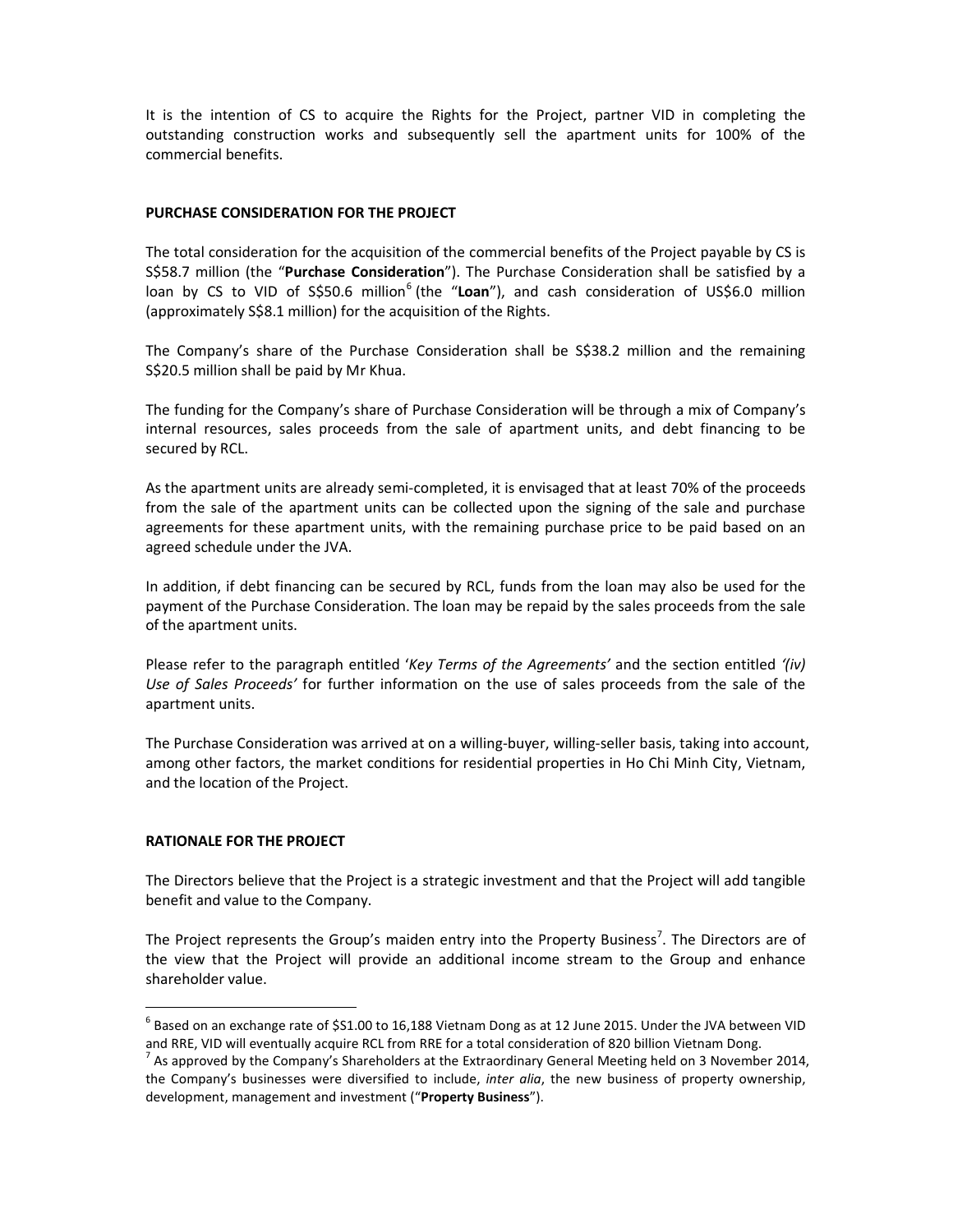# **KEY TERMS OF THE AGREEMENTS**

#### (i) Investment Method

Upon signing of the Agreements and the conclusion of satisfactory due diligence, CS shall lend a sum of S\$10.1 million to VID as initial payment for the Purchase Consideration. The terms of payment for the Purchase Consideration shall be in accordance to the payment schedule as set out in the JVA.

Further investments by CS, if necessary, shall also be made through loans to VID.

# (ii) Safeguards and Collateral for the Loan

The Company and CS intend to implement the following controls and safeguards to secure the Loan:

a. Appoint staff of the Company to the boards of VID and RCL

 CS shall have the right to appoint all directors for VID and RCL in accordance with the JVA.

b. Control of bank accounts

CS shall have the right to appoint all signatories for bank accounts of VID and RCL in accordance with the JVA.

In addition, all monies destined for RCL via VID shall be transferred directly from CS to RCL as an additional safeguard.

c. Assign bank accounts and proceeds in favour of the Company

All operating bank accounts and proceeds of VID and RCL shall be assigned to CS.

d. Appoint staff of the Company as general director and chief accountant of RCL

CS shall have the right to appoint the general director and chief accountant of RCL in accordance with the JVA. Under Vietnamese law, the general director is the company's legal representative and is responsible for signing all documents and reports.

#### (iii) Sale of Apartment Units

The sale of the apartment units shall commence when all necessary approvals and permits for such sale have been obtained.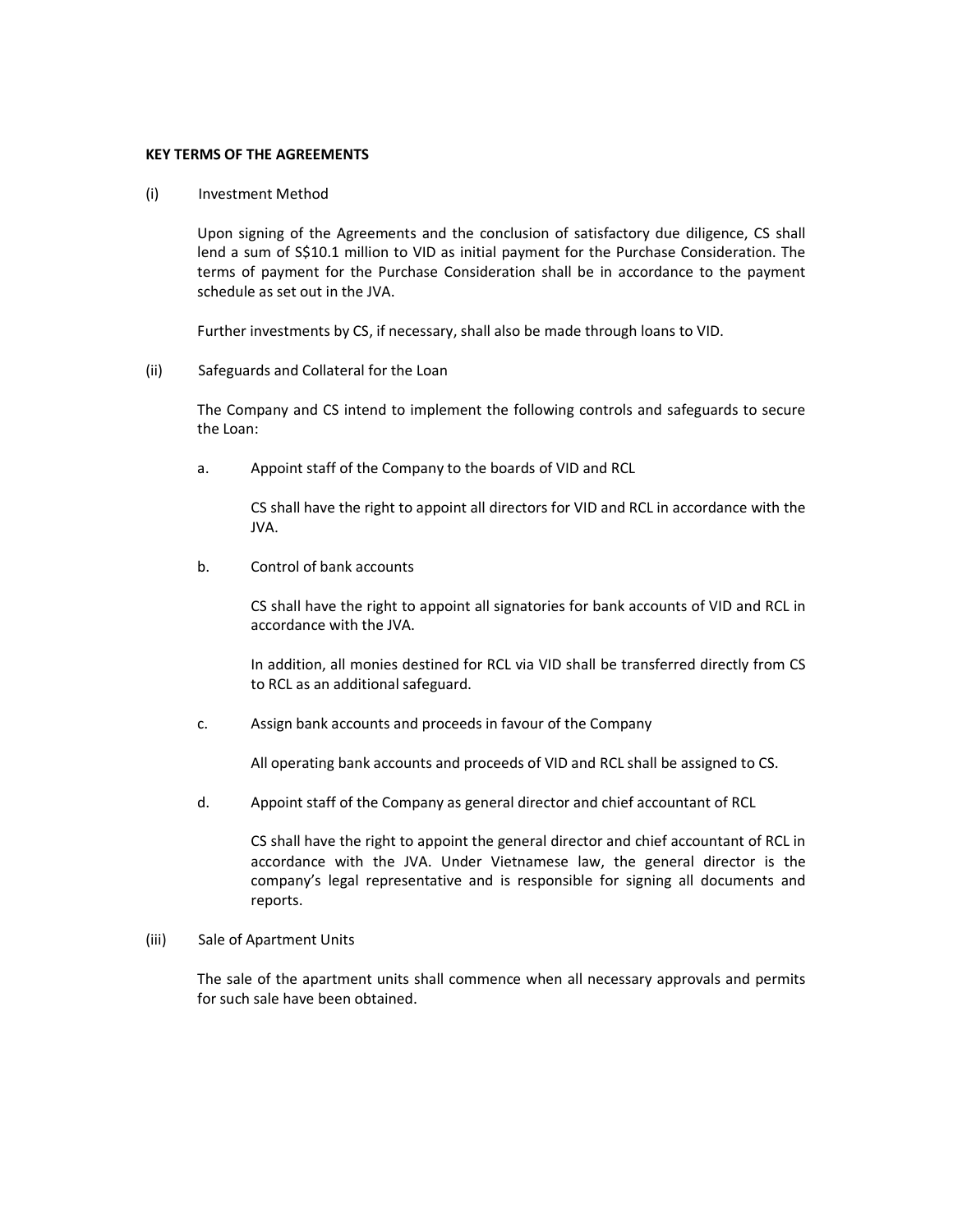# (iv) Use of Sales Proceeds

CS shall be entitled to 100% of the benefits and losses of the Project. The proceeds from the sale of apartment units of the Project (the "**Sale Proceeds**") shall be applied in the following sequence:

- a. payment of all government taxes and fees, including sales tax, income tax and licence fees;
- b. payment of the Purchase Consideration;
- c. repayment of principal and interest for loans (if any); and
- d. the balance shall be paid to CS under the Marketing Agreement.

In the event that the Sale Proceeds are not sufficient to pay for the aforesaid costs and expenses, the shortfall shall be borne by CS.

(v) Conditions Precedent

The Agreements are conditional upon the conclusion of satisfactory due diligence and fulfilment of various conditions precedent. In the event that the aforesaid conditions are not satisfied, the Agreements shall forthwith cease and the parties shall be released and discharged from their respective obligations under the Agreements.

# **FINANCIAL EFFECTS**

 $\overline{a}$ 

The pro forma financial effects of the Project on the Group set out below are based on the audited consolidated financial statements of the Group for the financial year ended 31 December 2014.

The pro forma financial effects are for illustrative purposes only, and do not reflect the actual future financial position of the Group following completion of the Project.

(i) Net tangible assets ("**NTA**") per share

Assuming that the Project had been completed on 31 December 2014, the financial effects of the Project on the NTA of the Group are as follows:

|                           | Before the Project | After the Project |
|---------------------------|--------------------|-------------------|
| NTA (S\$'000)             | 23.443             | $23,039^8$        |
| Number of shares ('000)   | 1,950,619          | 1,950,619         |
| NTA per share (S\$ cents) | 1.20               | 1.18              |

 $^8$  The right to buy the entire share capital of RCL, acquired at a cost of US\$300,000 (approximately S\$404,000) is classified as an intangible asset.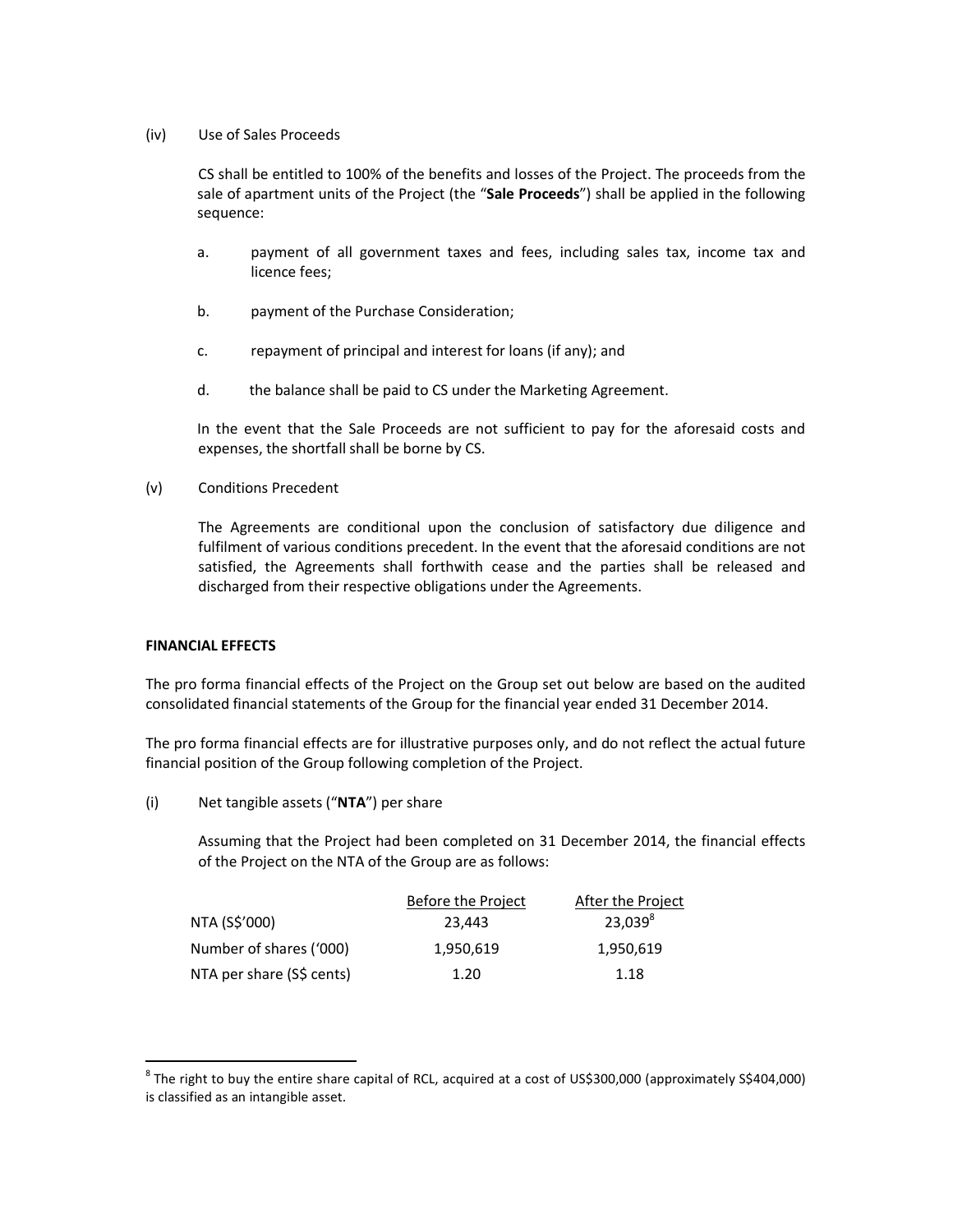# (ii) Earnings/loss per share

 $\overline{a}$ 

Assuming that the Project had been completed on 1 January 2014, the financial effects of the Project on the results of the Group are as follows:

|                                                    | Before the Project | After the Project |
|----------------------------------------------------|--------------------|-------------------|
| Net loss attributable to<br>Shareholders (S\$'000) | (2,393)            | (2,393)           |
| Weighted average number<br>of shares ('000)        | 1,533,681          | 1,533,681         |
| Loss per share (S\$ cents)                         | (0.16)             | (0.16)            |

# **RELATIVE FIGURES COMPUTED ON THE BASES SET OUT IN RULE 1006**

The relative figures computed on the bases set out in Rule 1006 of Section B: Rules of Catalist of the Singapore Exchange Securities Trading Limited in respect of the Project and based on the latest announced financial statements of the Group as at 31 December 2014 are as follows:

| Rule<br>1006 | <b>Bases</b>                                                                                                                                                                                   | <b>Relative Figure</b>                                                                                                                                                   |
|--------------|------------------------------------------------------------------------------------------------------------------------------------------------------------------------------------------------|--------------------------------------------------------------------------------------------------------------------------------------------------------------------------|
| (a)          | The net asset value of the assets to be<br>disposed of, compared with the group's net<br>asset value. This basis is not applicable to an<br>acquisition of assets.                             | Not applicable. Rule 1006 (a) is not<br>applicable to acquisition of assets.                                                                                             |
| (b)          | The net profits attributable to the assets<br>acquired or disposed of, compared with the<br>group's net profits.                                                                               | Not applicable. No profits are attributable<br>to the Project.                                                                                                           |
| (c)          | The aggregate value of the consideration<br>given or received, compared with the issuer's<br>market capitalisation based on the total<br>number of issued shares excluding treasury<br>shares. | The Company's share of the Project<br>million<br>Consideration<br>of<br>S\$38.2<br>constitutes approximately 69.2% <sup>9</sup> of the<br>Group's market capitalisation. |
| (d)          | The number of equity securities issued by the<br>issuer as consideration for an acquisition,<br>compared with the number of equity<br>securities previously in issue.                          | Not applicable. The consideration is paid<br>in cash.                                                                                                                    |
| (e)          | The aggregate volume or amount of proved<br>and probable reserves to be disposed of,<br>compared with the aggregate of the group's<br>proved and probable reserves. This basis is              | Not applicable to the Group.                                                                                                                                             |

<sup>&</sup>lt;sup>9</sup> The Company's market capitalisation is based on the total number of shares in issue and the weighted average price of such shares transacted on 11 June 2015, being the market day immediately preceding the date of the Agreement.